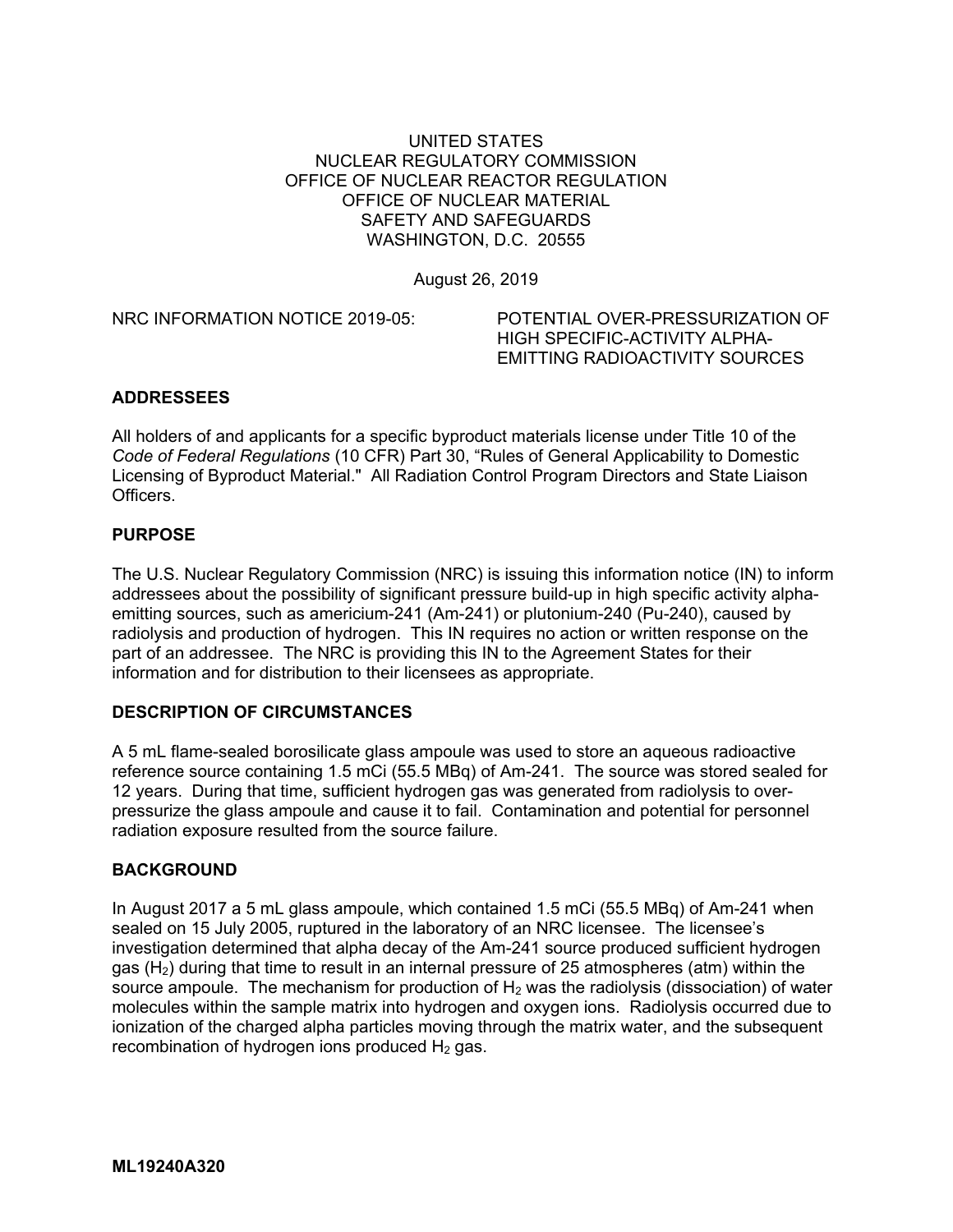## **DISCUSSION**

The flame-sealed borosilicate glass ampoule is a commonly used long-term storage container for liquid radioactive reference standards. This container has been used and distributed by standards laboratories since at least early in the 20<sup>th</sup> century. This glass ampoule is expected to be strong enough to contain 2 atm pressure, and is believed by the licensee to be adequate to contain 5-6 atm. The rupture of this high-specific activity source was the first occurrence of this problem for the licensee, with ampoule pressure increasing continuously from time of sealing in 2005 until the failure of the glass in August 2017 at approximately 25 atm internal pressure.

The licensee described long-standing experience with the borosilicate glass ampoule as a standard reference material configuration, which provides useful capabilities to researchers because it can be opened and re-sealed by flame-sealing. The scientific staff also has expressed reluctance to consider alternative source containers because of the past historical precedent of its use and long-standing experience with the glass ampoule. The licensee placed additional radioactive sources with the potential to be at risk due to similar characteristics into robust pressure containers, pending further evaluation. The licensee also planned to screen any similar sources, properly dispose of them if not needed, and subject them to a detailed hazard analysis before being put back into use.

Original Source characteristics: Am-241, 1.5 mCi (55.5 MBq) on 15 July 2005 Specific activity 3.433 Ci/g (127 GBq/g) Volume = 5 mL Chemical Form:  $AmCl<sub>3</sub>$  in 1M HCl

Source activity as of 8 Aug 2017 (approximate date of failure): Am-241, 1.3 mCi (47.6 MBq) in 4.48 mL

If absorbed into the body, alpha-emitting radionuclides can produce large doses to target organs (bone surfaces in the case of Am-241). In this case, the contamination resulting from the failed ampoule was not immediately detected. Personnel exposures occurred over the course of several days before the contamination was identified, creating the potential for inadvertent additional exposures of other personnel due to spreading contamination. In addition to potential radiation exposure, adverse impacts to laboratory operations occurred during the assessment of the event and in recovery. Assessment of the actual internal doses from exposure required months of followup bioassay sampling and analysis.

#### **GENERIC IMPLICATIONS**

Similar sources with these high specific-activity characteristics have been available since the 1990s, so it may be only recently that sufficient time has elapsed time to generate the observed internal hydrogen gas pressure. Therefore, it is timely and important for any licensee possessing similar sources to anticipate the possibility of over-pressurization and of failure of source containers not designed to withstand sufficient pressure buildup.

Limited Information is available for one additional similar event, which occurred at the International Atomic Energy Agency (IAEA) Seibersdorf Austrian Research Center Laboratory on August 3, 2008. The IAEA event involved a high specific-activity Pu-240 reference source which was sealed in 1993, therefore creating roughly a 15-year period of hydrogen gas buildup. Follow-up actions identified by IAEA staff included the potential need to periodically relieve the built-up pressure.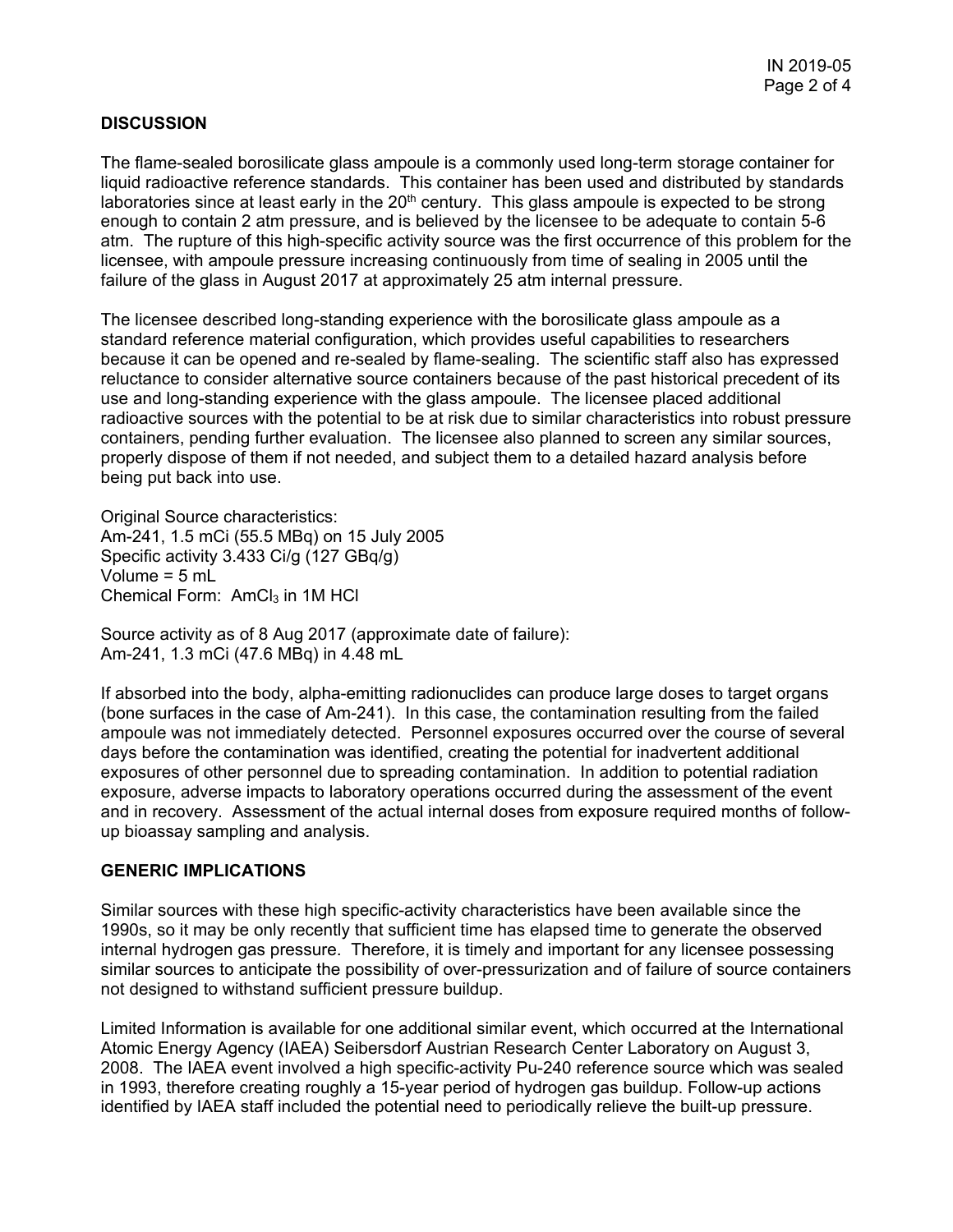This IN is being published to alert potentially affected licensees about the over-pressurization and subsequent container failure of a high-specific activity alpha-emitting source and to sensitize others who may possess similar high specific-activity sources to the hazard.

#### **CONTACT**

This IN requires no specific action nor written response. Please direct any questions about this matter to the technical contact(s) listed below or the appropriate regional office.

**/RA/ /RA/**  Christopher G. Miller, Director **Andrea L. Kock, Director** Division of Inspection and Regional Division of Materials Safety, Security, Support State, and Tribal Programs Office of Nuclear Reactor Regulation Office of Nuclear Material Safety

and Safeguards

Technical Contacts: Todd Jackson, Region I 610-337-5308 E-mail: Todd.Jackson@nrc.gov

> Celimar Valentin-Rodriquez, NMSS 301-415-7124 E-mail: Celimar.Valentin-Rodriquez@nrc.gov

Note: NRC generic communications may be found on the NRC public Web site, http://www.nrc.gov, under NRC Library/Document Collections.